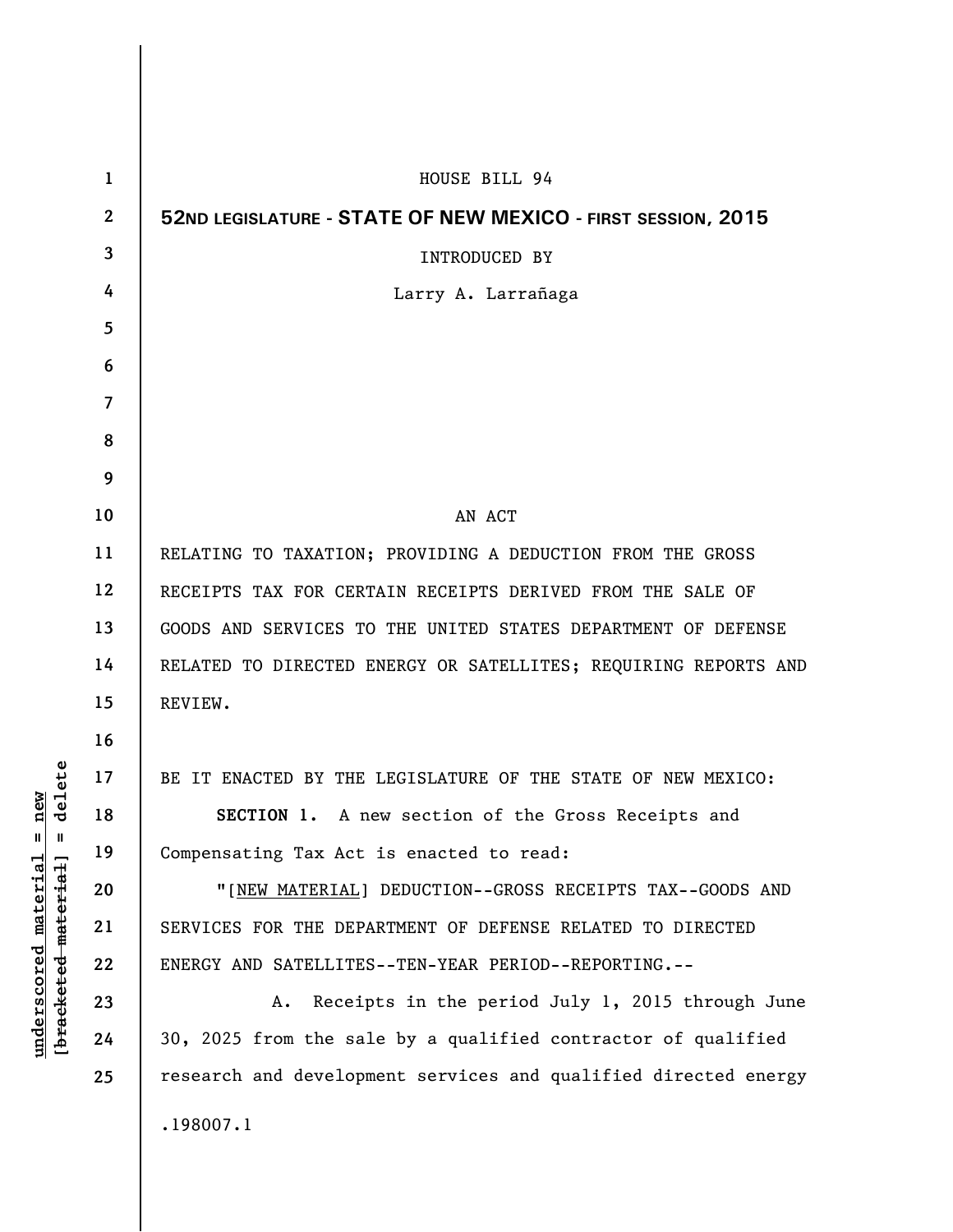and satellite-related inputs may be deducted from gross receipts when sold pursuant to a contract with the United States department of defense.

**4 5 6 7 8 9**  B. The purposes of the deduction allowed in this section are to promote new and sophisticated technology, enhance the viability of directed energy and satellite projects, attract new projects and employers to New Mexico and increase high-technology employment opportunities in New Mexico.

C. A taxpayer allowed a deduction pursuant to this section shall report the amount of the deduction separately in a manner required by the department.

D. The department shall compile an annual report on the deduction provided by this section that shall include the number of taxpayers that claimed the deduction, the aggregate amount of deductions claimed and any other information necessary to evaluate the effectiveness of the deduction. Beginning in 2022 and each year thereafter that the deduction is in effect, the department and the economic development department shall present the annual report to the revenue stabilization and tax policy committee and the legislative finance committee with an analysis of the effectiveness and cost of the deduction and whether the deduction is performing the purpose for which it was created.

E. As used in this section:

 $- 2 -$ 

.198007.1

 $\frac{1}{2}$  of  $\frac{1}{2}$  and  $\frac{1}{2}$  and  $\frac{1}{2}$  and  $\frac{1}{2}$  and  $\frac{1}{2}$  and  $\frac{1}{2}$  and  $\frac{1}{2}$  and  $\frac{1}{2}$  and  $\frac{1}{2}$  and  $\frac{1}{2}$  and  $\frac{1}{2}$  and  $\frac{1}{2}$  and  $\frac{1}{2}$  and  $\frac{1}{2}$  and  $\frac{1}{2}$  an **[bracketed material] = delete**  $underscored material = new$ **underscored material = new**

**1** 

**2** 

**3** 

**10** 

**11** 

**12** 

**13** 

**14** 

**15** 

**16** 

**17** 

**18** 

**19** 

**20** 

**21** 

**22** 

**23** 

**24** 

**25**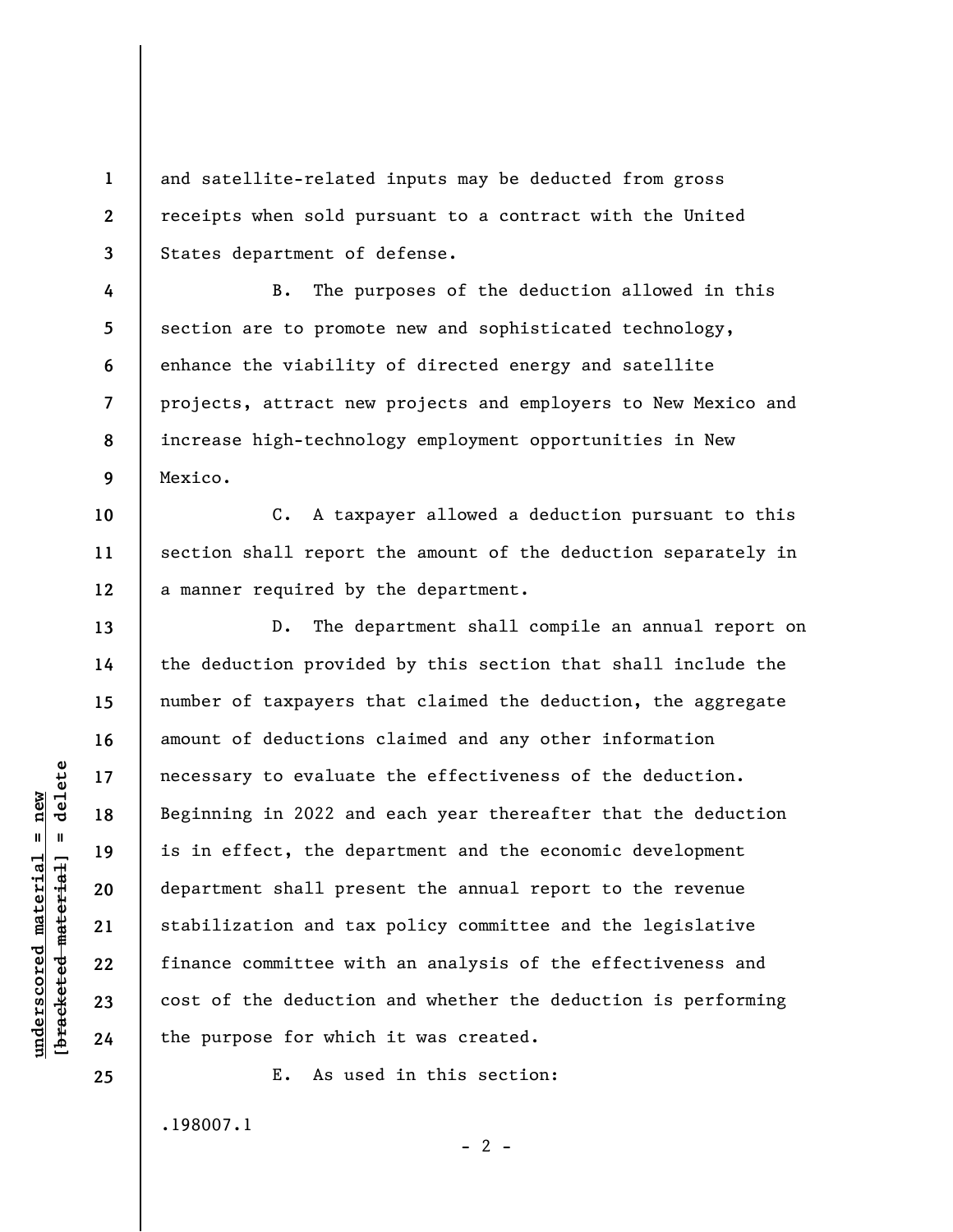**1 2 3 4 5 6 7 8 9 10 11 12 13 14 15 16 17 18 19 20 21 22 23 24 25**  (1) "directed energy" means a system, including related services, that enables the use of the frequency spectrum, including radio waves, light and x-rays; (2) "inputs" means systems, subsystems, components, prototypes and demonstrators or products and services involving optics, photonics, electronics, advanced materials, nanoelectromechanical and microelectromechanical systems, fabrication materials, test evaluation and computer control systems related to directed energy or satellites; (3) "qualified contractor" means a person other than an organization designated as a national laboratory by act of congress or any operator of national laboratory facilities in New Mexico; provided that the operator may be a qualified contractor with respect to the operator's receipts not connected with operating the national laboratory; (4) "qualified directed energy and satellite-related inputs" means inputs supplied to the department of defense pursuant to a contract with that department entered into on or after July 1, 2015; (5) "qualified research and development services" means research and development services related to directed energy or satellites provided to the department of defense pursuant to a contract with that department entered into on or after July 1, 2015; and (6) "satellite" means composite systems

 $-3 -$ 

.198007.1

 $\frac{1}{2}$  of  $\frac{1}{2}$  and  $\frac{1}{2}$  and  $\frac{1}{2}$  and  $\frac{1}{2}$  and  $\frac{1}{2}$  and  $\frac{1}{2}$  and  $\frac{1}{2}$  and  $\frac{1}{2}$  and  $\frac{1}{2}$  and  $\frac{1}{2}$  and  $\frac{1}{2}$  and  $\frac{1}{2}$  and  $\frac{1}{2}$  and  $\frac{1}{2}$  and  $\frac{1}{2}$  an **[bracketed material] = delete**  $underscored material = new$ **underscored material = new**